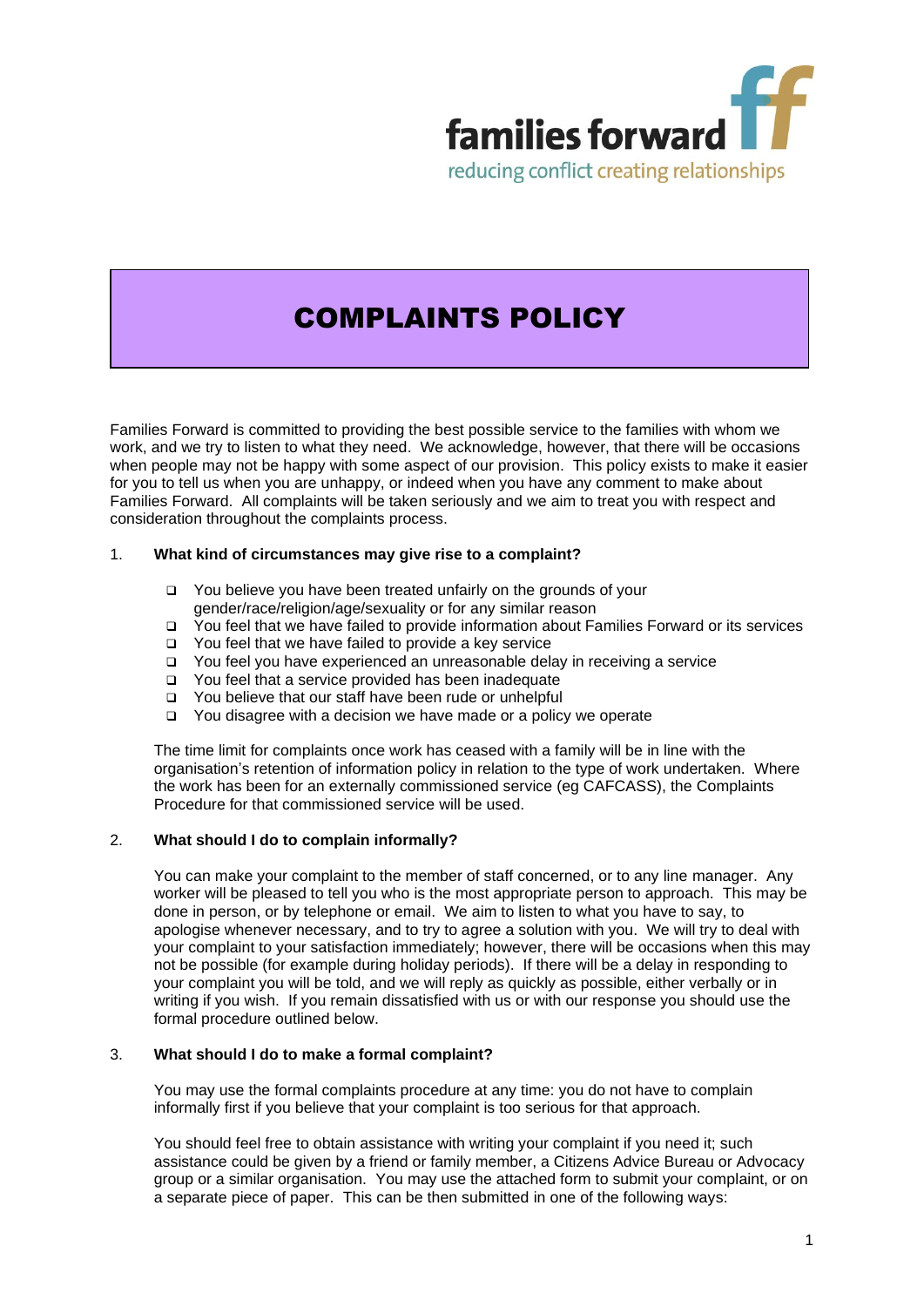| Hand deliver to our Leeds or Bradford Centres during opening | Please mark your envelope      |
|--------------------------------------------------------------|--------------------------------|
| hours                                                        | 'Private and Confidential, for |
| By post to our Leeds Centre                                  | the attention of the           |
|                                                              | <b>Complaints Officer</b>      |
| By email to: complaints@familiesforward.org.uk               |                                |

## 4. **What will happen after I complain?**

Families Forward will aim to acknowledge receipt of your formal complaint within five working days; this will be done by letter and/or email, so it is important that you provide us with the correct postal and email address. This letter will also tell you what steps will need to be taken to investigate your complaint: dependent on the circumstances of the complaint, we may ask you to meet with us to discuss the problem (in which case you are welcome to be accompanied by a person of your choice from outside Families Forward), and we may allocate responsibility for this meeting and the subsequent investigation to the appropriate line manager. If your complaint is about a member of staff, it will be passed immediately to the appropriate line manager; the Complaints Officer will write to you to tell you that this has been done and to explain that our internal inquiry process has begun. We aim to resolve all complaints quickly. You will receive a full written response, usually within 28 working days; if there will be any further delay, you will be informed. This letter will include information on what to do if you are still dissatisfied.

### 5. **Will my complaint be confidential?**

Your complaint may be seen by managers or Board members of Families Forward as part of the investigation process but we will make every effort to safeguard your privacy; your complaint will not become 'public knowledge' unless you so wish. You should be aware, however, that if your complaint is specifically about a member of staff or a Board Member of Families Forward, it will be necessary for that person to be told that a complaint has been lodged against him/her, to allow the investigation to proceed.

#### 6. **What if I am still unhappy – can I appeal?**

You can appeal if you are unhappy about the way that the complaints procedure has been conducted. Please state clearly which aspect of the procedure you think we have got wrong, and why. You cannot go directly to the appeal stage unless you have used the first stage of the procedure. If you wish to appeal, this should be done in writing, either by email or by letter, and this should be submitted to Families Forward by the means listed above. However, please indicate on the envelope "Private and Confidential: for the attention of the Chair of the Board". Again, you can obtain assistance with this, as explained above.

# 7. **What will happen if I appeal?**

You will receive written acknowledgement of your appeal usually within five working days, along with information as to when and how it will be dealt with. A panel (consisting of the Chair of the Board and at least one other member) will normally be formed to consider your appeal. You may attend this meeting (bringing a person of your choice from outside Families Forward, if you wish), or make written comments if you would prefer. Your appeal and the original complaint will be considered in detail, and you will receive a written response within 28 working days of the hearing. Families Forward will make every effort to comply with the decision or recommendations of the appeal panel.

#### 8. **What if I am still dissatisfied following an appeal?**

The appeal stage is the final internal one as far as Families Forward are concerned. If you remain unhappy, you are entitled to contact your local councillor or MP. You are, of course, entitled to do this directly without using our complaints procedure at all, although obviously we would encourage you to tell us first and allow us to try to resolve matters if you are unhappy.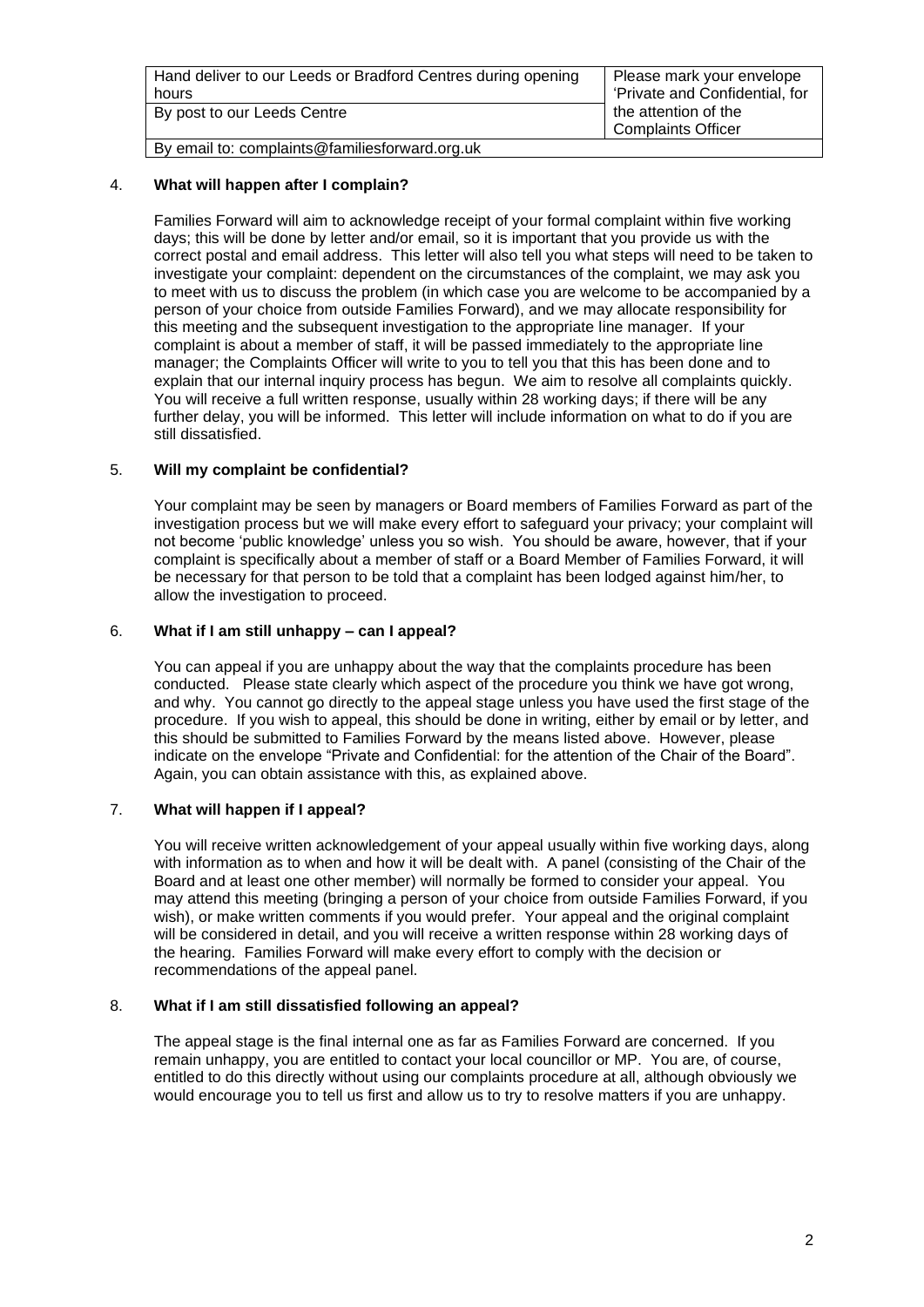## 9. **What should I do if I wish to praise Families Forward, or just make a suggestion or comment about something?**

Families Forward welcomes all comments and suggestions, and tries to take account of these where possible when planning work, etc. Please feel free to write to us, telephone, fax or email, or use the review process for your work.

July 2021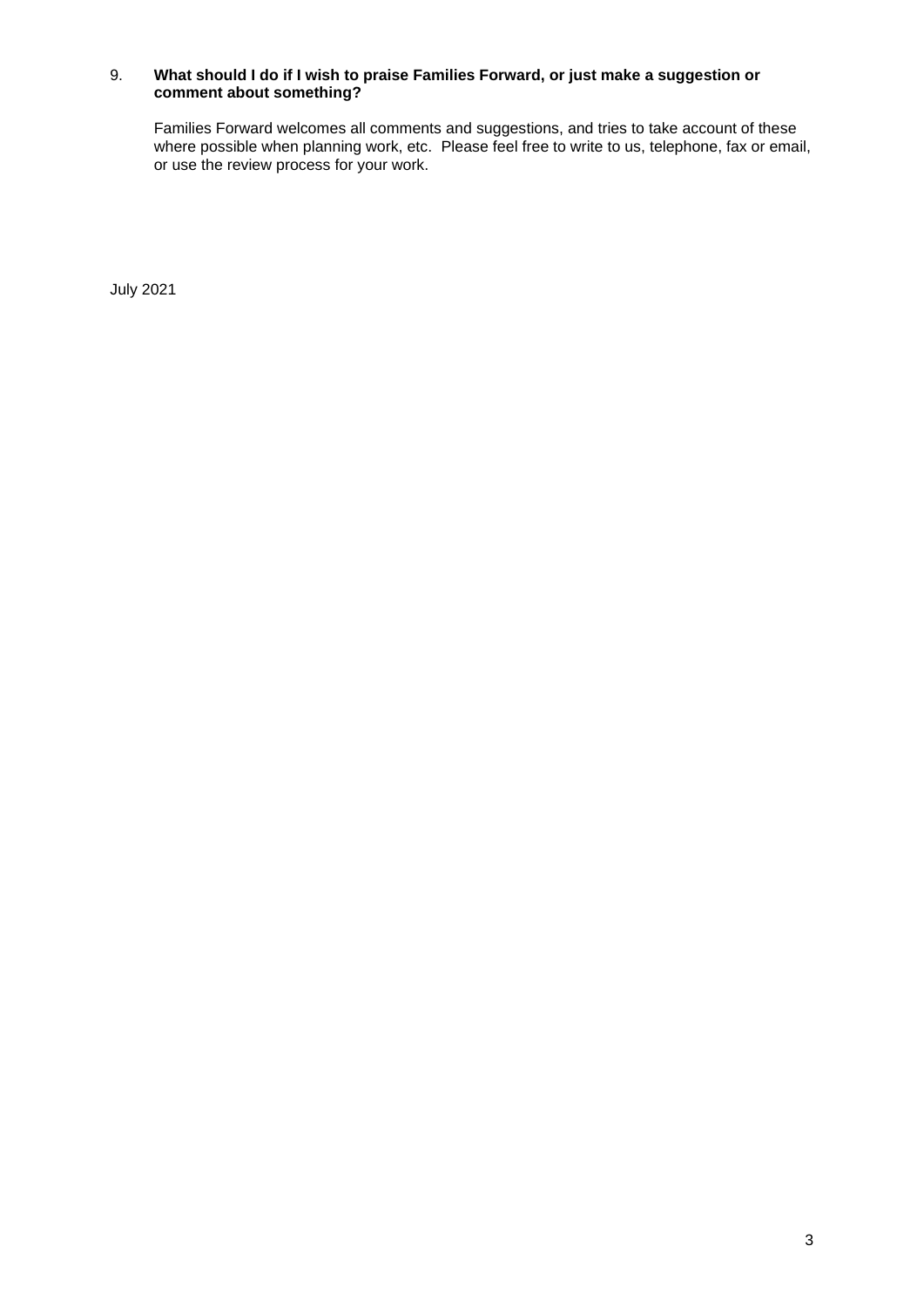

# COMPLAINTS FORM

Your name

Your address

Your telephone number

What is your complaint? (please continue on a separate sheet if necessary)

Ideally, what would you like us to do about it?

Your signature

Today's date

Please return as directed on the Policy attached